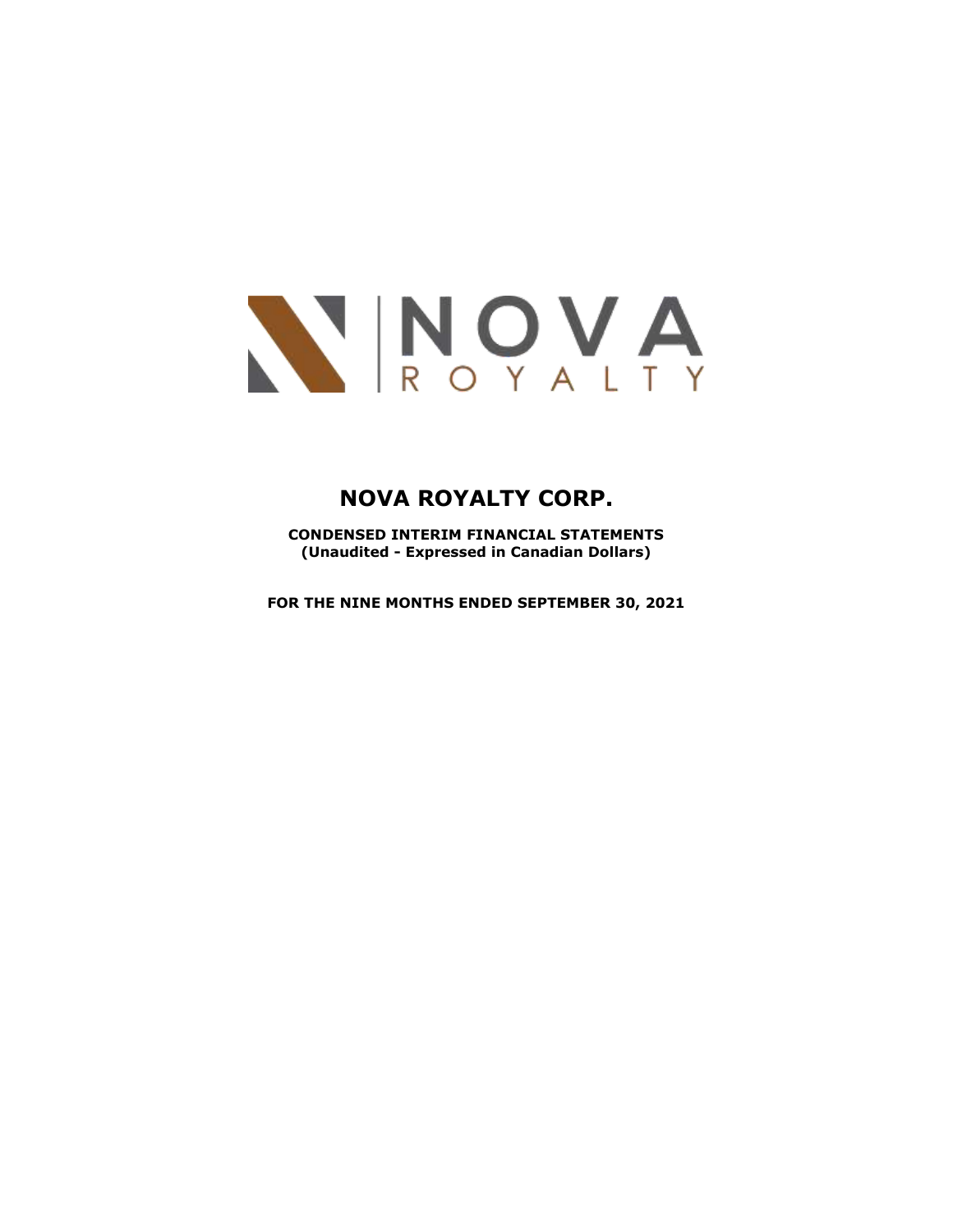CONDENSED INTERIM STATEMENTS OF FINANCIAL POSITION (Unaudited - Expressed in Canadian Dollars)

|                                                   |                           | September 30 December 31 |
|---------------------------------------------------|---------------------------|--------------------------|
|                                                   | 2021                      | 2020                     |
| <b>ASSETS</b>                                     |                           |                          |
| <b>Current assets</b>                             |                           |                          |
| Cash                                              | \$2,216,710               | \$5,400,687              |
| Receivables (Note 3)                              | 483,792                   | 75,484                   |
| Prepaid expenses                                  | 148,708                   | 86,626                   |
| <b>Total current assets</b>                       | 2,849,210                 | $\overline{5,562,797}$   |
| <b>Non-current assets</b>                         |                           |                          |
| Royalty interests (Note 4)                        | 84,006,568                | 29,859,355               |
| Deferred acquisition costs (Note 5)               | 104,134                   | 75,658                   |
| <b>Total non-current assets</b>                   | 84,110,702                | 29,935,013               |
| <b>TOTAL ASSETS</b>                               | \$86,959,912              | \$35,497,810             |
|                                                   |                           |                          |
| <b>LIABILITIES AND EQUITY</b>                     |                           |                          |
| <b>LIABILITIES</b>                                |                           |                          |
| <b>Current liabilities</b>                        |                           |                          |
| Accounts payable and accrued liabilities (Note 6) | $$1,874,501$ $$3,769,570$ |                          |
| <b>Total current liabilities</b>                  | 1,874,501                 | 3,769,570                |
| <b>Non-current liabilities</b>                    |                           |                          |
| Other payables (Note 6)                           | 637,050                   | 637,046                  |
| Convertible debenture (Note 7)                    | 4,764,081                 | 3,026,912                |
| <b>Total non-current liabilities</b>              | 5,401,131                 | 3,663,958                |
| <b>Total liabilities</b>                          | 7,275,632                 | 7,433,528                |
| <b>EQUITY</b>                                     |                           |                          |
| Share capital (Note 8)                            | 86,111,827                | 31,134,746               |
| Commitment to issue shares                        | 28,572                    | 28,572                   |
| Reserves                                          | 2,150,473                 | 1,327,472                |
| Deficit                                           | (8,606,592)               | (4,426,508)              |
| <b>Total equity</b>                               | 79,684,280                | 28,064,282               |
| <b>TOTAL LIABILITIES AND EQUITY</b>               | \$86,959,912              | \$35,497,810             |
|                                                   |                           |                          |

#### **Nature of operations and going concern** (Note 1) **Commitments** (Note 12) **Events after reporting date** (Note 13)

These condensed interim financial statements were authorized for issuance by the Board of Directors on November 26, 2021.

# **Approved by the Board of Directors**

*"Alex Tsukernik"* Director *"Luke Leslie"* Director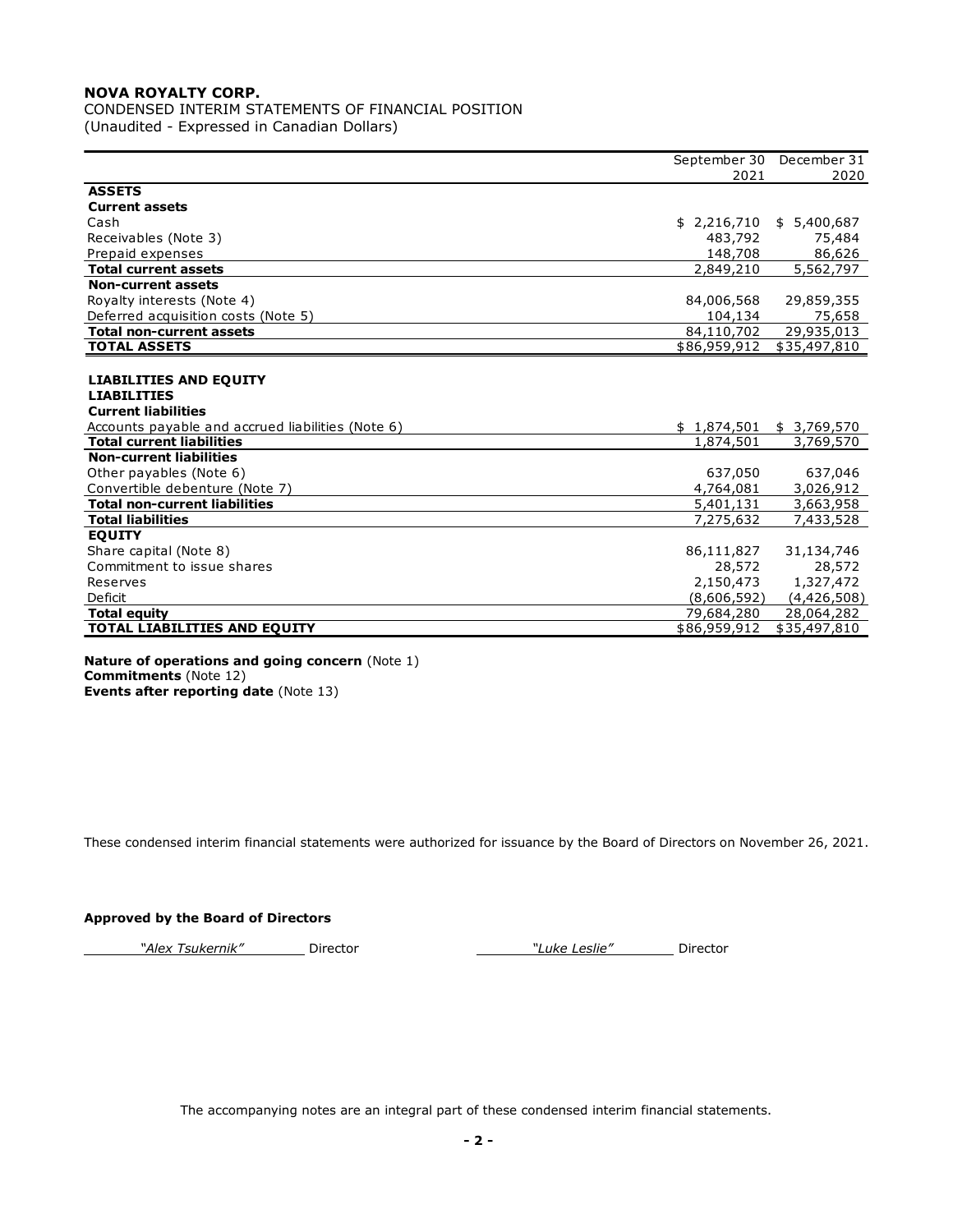CONDENSED INTERIM STATEMENTS OF LOSS AND COMPREHENSIVE LOSS (Unaudited - Expressed in Canadian Dollars)

|                                                          |                   | For the three For the three                         | For the nine   | For the nine  |
|----------------------------------------------------------|-------------------|-----------------------------------------------------|----------------|---------------|
|                                                          |                   | months ended months ended months ended months ended |                |               |
|                                                          |                   | September 30 September 30 September 30 September 30 |                |               |
|                                                          | 2021              | 2020                                                | 2021           | 2020          |
| Revenue from royalty interests                           | 181,900<br>\$     | \$<br>$\overline{\phantom{0}}$                      | 185,968<br>\$  | \$            |
| Depletion on royalty interests                           | (101,724)         |                                                     | (101,724)      |               |
| Gross profit                                             | 80,176            |                                                     | 84,244         |               |
|                                                          |                   |                                                     |                |               |
| <b>General and administrative expenses</b>               |                   |                                                     |                |               |
| Consulting fees (Note 9)                                 | 433,100           | 189,673                                             | 1,124,793      | 381,193       |
| Office and administrative expenses                       | 124,812           | 37,893                                              | 309,795        | 73,259        |
| Professional fees (Note 9)                               | 117,712           | 151,461                                             | 418,928        | 330,668       |
| Share-based payments (Note 8 and 9)                      | 796,766           | 588,595                                             | 1,639,336      | 1,259,514     |
| Transfer agent and filing fees                           | 18,598            | 42,125                                              | 168,987        | 53,447        |
|                                                          | 1,490,988         | 1,009,747                                           | 3,661,839      | 2,098,081     |
| <b>Loss from operations</b>                              | (1,410,812)       | (1,009,747)                                         | (3,577,595)    | (2,098,081)   |
| Interest and accretion on convertible debenture (Note 7) | (209, 155)        |                                                     | (627,908)      |               |
| Other expenses                                           | (1,754)           |                                                     | (18, 357)      |               |
| Foreign exchange gain (loss)                             | (51, 616)         | (26, 524)                                           | 31,348         | 48,967        |
| Loss before income taxes                                 | (1,673,337)       | (1,036,271)                                         | (4,192,512)    | (2,049,114)   |
| Deferred income tax (expense) recovery                   | (3,634)           |                                                     | 12,428         |               |
| Loss and comprehensive loss                              | \$(1,676,971)     | \$(1,036,271)                                       | \$ (4,180,084) | \$(2,049,114) |
|                                                          |                   |                                                     |                |               |
| Basic and diluted loss per share                         | $(0.02)$ \$<br>\$ | $(0.04)$ \$                                         | $(0.06)$ \$    | (0.08)        |
| Weighted average number of shares outstanding            | 78,492,891        | 28,736,570                                          | 75,078,115     | 25,193,217    |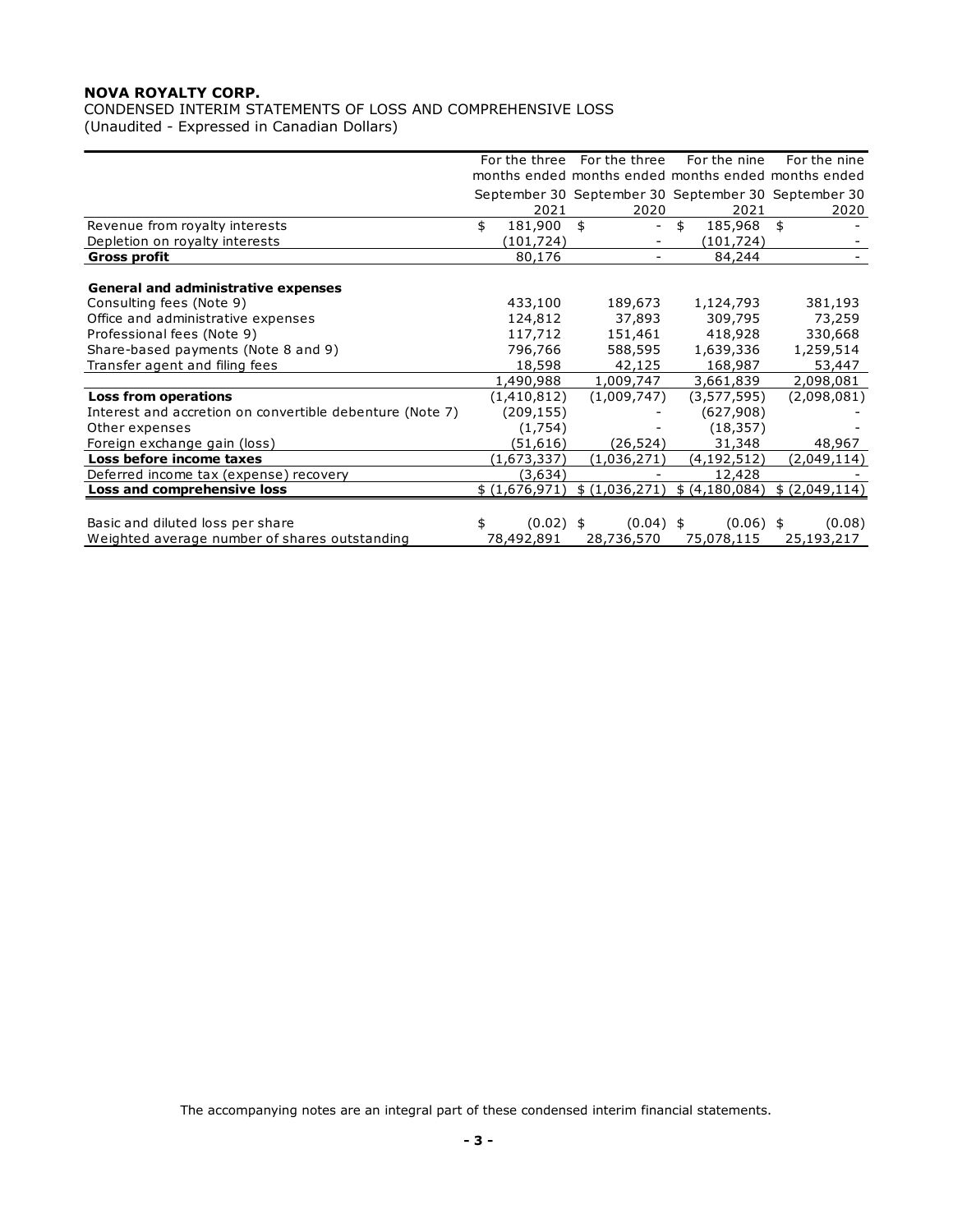CONDENSED INTERIM STATEMENTS OF CASH FLOWS

(Unaudited - Expressed in Canadian Dollars)

|                                                       | For the nine                | For the nine                  |
|-------------------------------------------------------|-----------------------------|-------------------------------|
|                                                       | months ended months ended   |                               |
|                                                       | September 30, September 30, |                               |
|                                                       | 2021                        | 2020                          |
| <b>CASH FLOWS FROM OPERATING ACTIVITIES</b>           |                             |                               |
| Loss for the period                                   |                             | \$ (4,180,084) \$ (2,049,114) |
| Items not affecting cash:                             |                             |                               |
| Unrealized foreign exchange effect                    | (22, 309)                   | 29,380                        |
| Depletion                                             | 101,724                     |                               |
| Share-based payments                                  | 1,639,336                   | 1,259,514                     |
| Shares issued for services                            |                             | 23,000                        |
| Interest and accretion on convertible debenture       | 627,908                     |                               |
| Deferred income tax recovery                          | (12, 428)                   |                               |
| Changes in non-cash operating working capital items   |                             |                               |
| Receivables                                           | (408, 308)                  | (15, 378)                     |
| Prepaid expenses                                      | (62,082)                    | 21,281                        |
| Accounts payable and accrued liabilities              | (626, 364)                  | (9,859)                       |
| Net cash used in operating activities                 | (2,942,607)                 | (741, 176)                    |
|                                                       |                             |                               |
| <b>CASH FLOWS FROM INVESTING ACTIVITIES</b>           |                             |                               |
| Acquisition of royalty interests                      | (29,712,080)                | (3,025,155)                   |
| Deferred acquisition costs                            |                             | (195, 623)                    |
| Net cash used in investing activities                 | (29, 712, 080)              | (3,220,778)                   |
|                                                       |                             |                               |
| <b>CASH FLOWS FROM FINANCING ACTIVITIES</b>           |                             |                               |
| Shares issued                                         | 19,693,325                  |                               |
| Special warrants issued                               |                             | 5,846,586                     |
| Special warrant and share issue costs                 | (1,456,124)                 | (239, 232)                    |
| Convertible debenture                                 | 5,000,000                   |                               |
| Financing costs for convertible debenture             | (296, 062)                  |                               |
| Standby charges paid                                  | (8, 255)                    |                               |
| Exercise of stock options and share purchase warrants | 6,550,368                   | 608,850                       |
| Net cash provided by financing activities             | 29,483,252                  | 6,216,204                     |
|                                                       |                             |                               |
| Effect of exchange rate changes on cash               | (12, 542)                   | (29, 380)                     |
| Change in cash                                        | (3, 183, 977)               | 2,224,870                     |
| Cash, beginning of period                             | 5,400,687                   | 157,098                       |
| Cash, end of period                                   | \$2,216,710                 | \$2,381,968                   |

**Supplemental disclosure with respect to cash flows** (Note 10)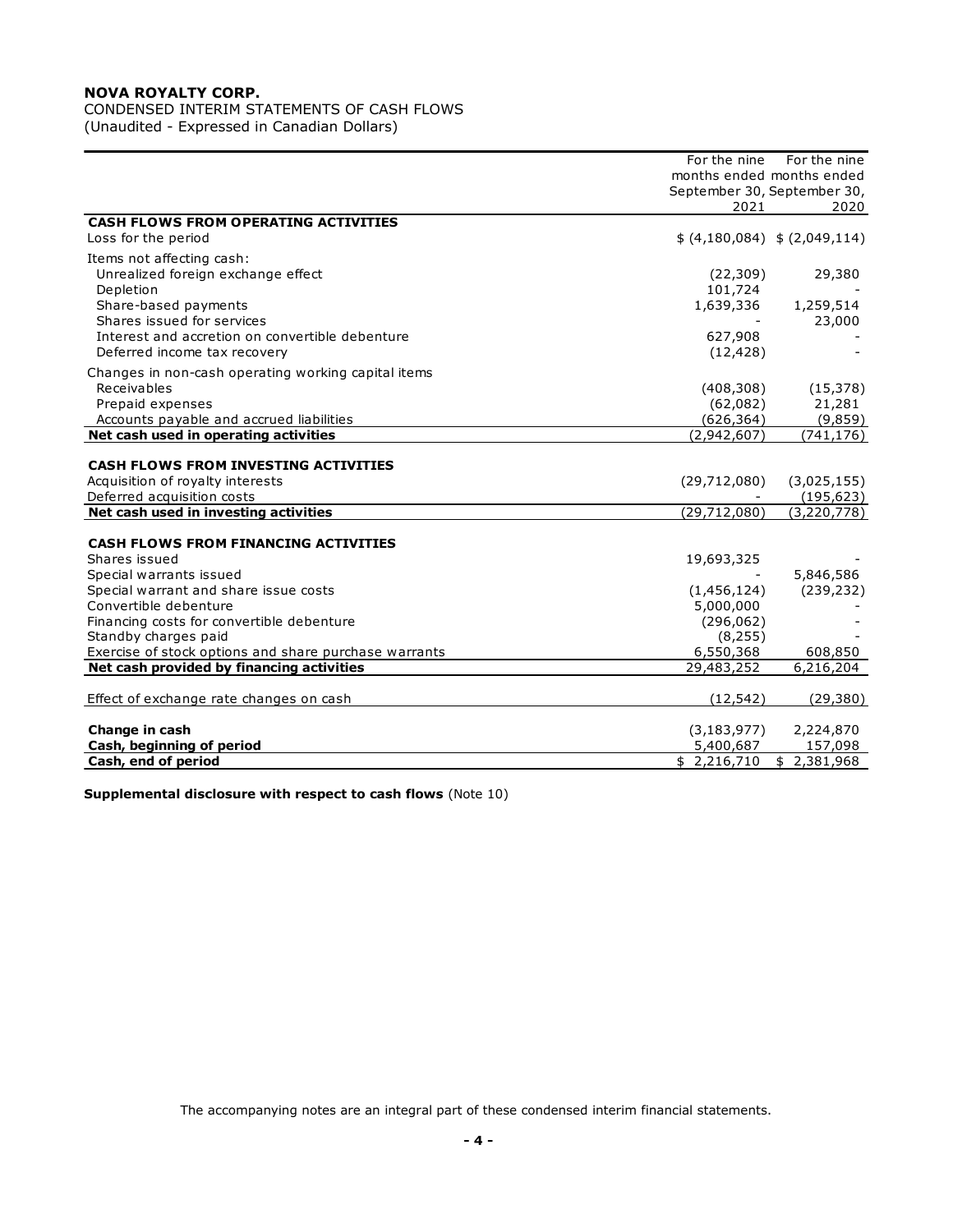|                                           |            |                    | Commitment |                 |                |                 |
|-------------------------------------------|------------|--------------------|------------|-----------------|----------------|-----------------|
|                                           | Number     | Share              | to issue   |                 |                | <b>Total</b>    |
|                                           | of shares  | capital            | shares     | Reserves        | Deficit        | equity          |
| Balance as at December 31, 2019           | 22,169,618 | 3,703,537 \$<br>\$ | $\sim$     | 775,154<br>\$   | \$(1,005,519)  | 3,473,172<br>\$ |
| Special warrants issued for cash (Note 8) | 11,693,172 | 5,846,586          |            |                 |                | 5,846,586       |
| Shares issued for royalty interests       | 425,280    | 212,640            |            |                 |                | 212,640         |
| Special warrant issue costs - cash        |            | (239,232)          |            |                 |                | (239, 232)      |
| Special warrant issue costs - warrants    |            | (63,066)           |            | 63,066          |                |                 |
| Share-based payments - Options vested     | 900,000    | 450,000            | 425,000    | 384,514         |                | 1,259,514       |
| Exercise of stock options                 | 525,000    | 229,548            |            | (98, 298)       |                | 131,250         |
| Exercise of warrants                      | 2,539,000  | 265,600            | 212,000    |                 |                | 477,600         |
| Shares issued for services                | 46,000     | 23,000             |            |                 |                | 23,000          |
| Shares issued for debt                    | 200,004    | 76,430             |            |                 |                | 76,430          |
| Loss for the period                       |            |                    |            |                 | (2,049,114)    | (2,049,114)     |
| Balance as at September 30, 2020          | 38,498,074 | \$10,505,043       | 637,000    | 1,124,436<br>\$ | \$ (3,054,633) | 9,211,846<br>\$ |

| Balance as at September 30, 2020         | 38,498,074 | $$10,505,043$ \$ | 637,000                  | \$1,124,436      | \$ (3,054,633) \$ \$ 9,211,846 |              |
|------------------------------------------|------------|------------------|--------------------------|------------------|--------------------------------|--------------|
|                                          |            |                  |                          |                  |                                |              |
|                                          |            |                  | Commitment               |                  |                                |              |
|                                          | Number     | Share            | to issue                 |                  |                                | <b>Total</b> |
|                                          | of shares  | capital          | shares                   | Reserves         | <b>Deficit</b>                 | equity       |
| Balance as at December 31, 2020          | 57,984,249 | $$31,134,746$ \$ | 28,572                   | 1,327,472<br>S.  | \$ (4,426,508)                 | \$28,064,282 |
| Shares issued for cash                   | 5,819,600  | 19,693,325       |                          |                  |                                | 19,693,325   |
| Shares issued for royalty interests      | 5,678,342  | 26,002,854       |                          |                  |                                | 26,002,854   |
| Share issue costs                        |            | (1,456,124)      | $\overline{\phantom{a}}$ |                  | $\sim$                         | (1,456,124)  |
| Stock options exercised                  | 1,325,000  | 579,335          | $\sim$                   | (248, 085)       |                                | 331,250      |
| Share purchase warrants exercised        | 8,584,905  | 6,583,923        | $\blacksquare$           | (364,805)        |                                | 6,219,118    |
| Convertible debenture converted          | 3,535,691  | 3,323,768        | $\overline{\phantom{a}}$ | (151,947)        | $\sim$                         | 3,171,821    |
| Convertible debenture - equity component |            |                  | $\sim$                   | 198,503          |                                | 198,503      |
| Share-based payments - RSUs vested       | 500,000    | 250,000          | $\sim$                   | 700,859          | $\overline{\phantom{0}}$       | 950,859      |
| Share-based payments - Options vested    |            |                  | $\overline{\phantom{a}}$ | 688,476          |                                | 688,476      |
| Loss for the period                      |            |                  |                          |                  | (4, 180, 084)                  | (4,180,084)  |
| Balance as at September 30, 2021         | 83,427,787 | \$86,111,827     | 28,572                   | 2,150,473<br>\$. | \$ (8,606,592)                 | \$79,684,280 |
|                                          |            |                  |                          |                  |                                |              |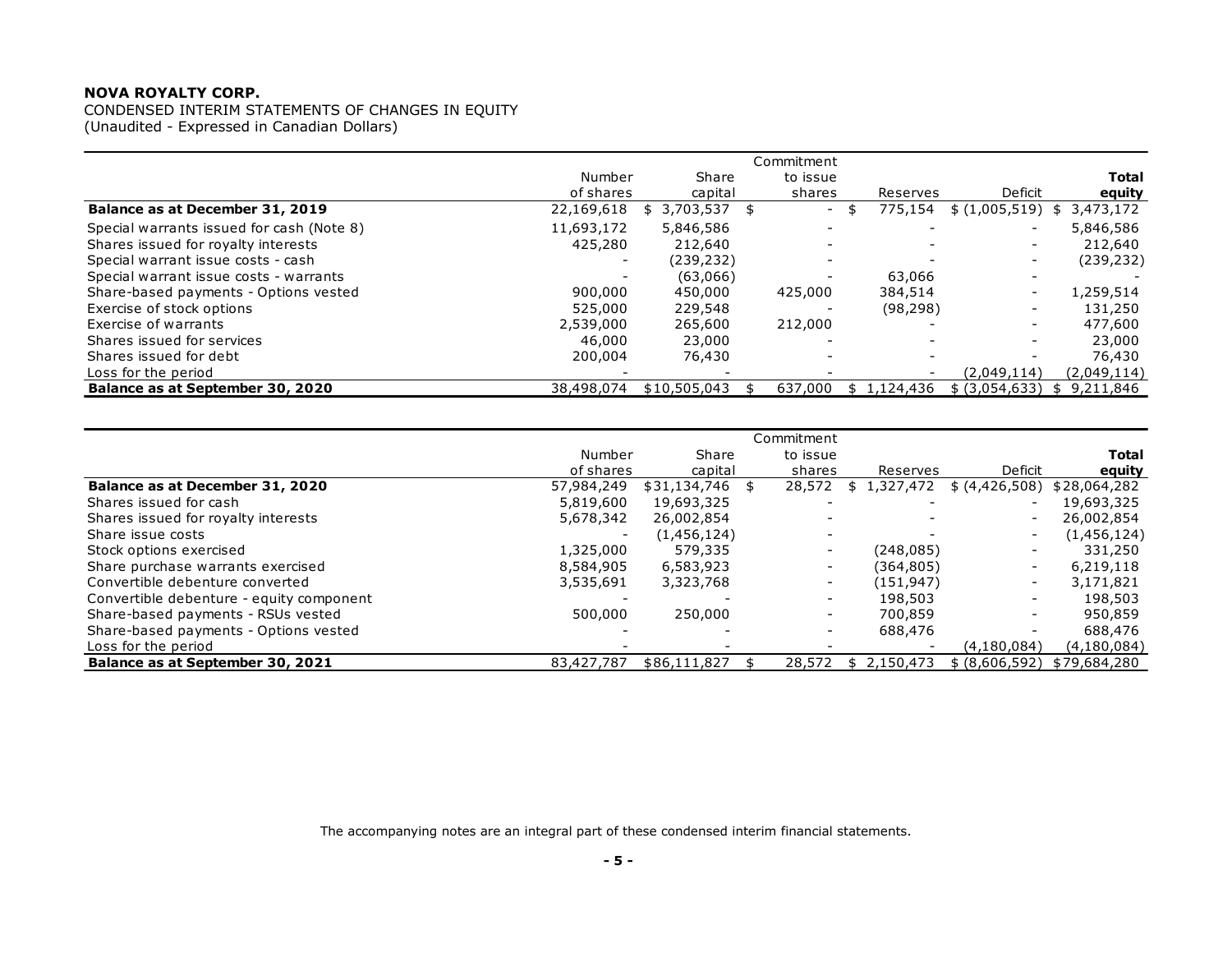NOTES TO THE CONDENSED INTERIM FINANCIAL STATEMENTS (Unaudited - Expressed in Canadian Dollars) FOR THE NINE MONTHS ENDED SEPTEMBER 30, 2021

## **1. NATURE OF OPERATIONS AND GOING CONCERN**

Nova Royalty Corp. (the "Company") is a royalty company focused on nickel and copper deposits. The Company was incorporated pursuant to the provisions of the British Columbia Business Corporations Act on July 20, 2018 and changed its name to Nova Royalty Corp. on June 9, 2020. The Company's head office, registered, and records office address is 501 - 543 Granville Street, Vancouver, British Columbia, Canada. The Company's common shares are listed on the TSX Venture Exchange ("TSX-V") under the symbol "NOVR" and on the OTCQB Venture Market ("OTCQB") under the symbol "NOVRF."

These financial statements are prepared on a going concern basis, which assumes that the Company will be able to meet its obligations and continue its operations for its next fiscal year. Realization values may be substantially different from the carrying values shown and these financial statements do not give effect to adjustments that would be necessary to the carrying values and classification of assets and liabilities should the Company be unable to continue as a going concern. The Company's continuing operations and the ability of the Company to meet commitments are dependent upon the ability of the Company to continue to raise additional equity or debt financing, or the realization of cash generating royalty interests. At the date of these financial statements, the Company has not achieved profitable operations and has accumulated losses since inception. Management estimates it has sufficient cash and available credit to continue operations for the next 12 months.

In March 2020, the World Health Organization declared coronavirus COVID-19 a global pandemic. This contagious disease outbreak, which has continued to spread, and any related adverse public health developments, has adversely affected workforces, economies, and financial markets globally, potentially leading to an economic downturn. It is not possible for the Company to predict the duration or magnitude of the adverse results of the outbreak and its effects on the Company's business or ability to raise funds.

## **2. SUMMARY OF SIGNIFICANT ACCOUNTING POLICIES**

## **Basis of preparation and measurement**

These unaudited condensed interim financial statements have been prepared in accordance with International Financial Reporting Standards ("IFRS") as issued by the International Accounting Standards Board ("IASB"). These unaudited condensed interim financial statements have been prepared in accordance with International Accounting Standard 34, Interim Financial Reporting ("IAS 34"). Accordingly, certain disclosures included in the annual financial statements prepared in accordance with IFRS have been condensed or omitted. These unaudited condensed interim consolidated financial statements should be read in conjunction with the Company's audited financial statements for the year ended December 31, 2020.

The accounting policies applied in the preparation of these unaudited condensed interim financial statements are consistent with those applied and disclosed in the Company's audited financial statements for the year ended December 31, 2020, except for those noted below. The Company's interim results are not necessarily indicative of its results for a full year.

# **3. RECEIVABLES**

|                                     | September 30 | December 31 |        |
|-------------------------------------|--------------|-------------|--------|
|                                     | 2021         |             | 2020   |
| Royalty receivable                  | 444,451      |             |        |
| GST/VAT and other taxes recoverable | 38,711       |             | 53,706 |
| Other receivables                   | 630          |             | 21,778 |
|                                     | 483,792      |             | 75,484 |

The Company's receivables arise from goods and services tax receivable from government taxation authorities and amounts due from a joint operating partner.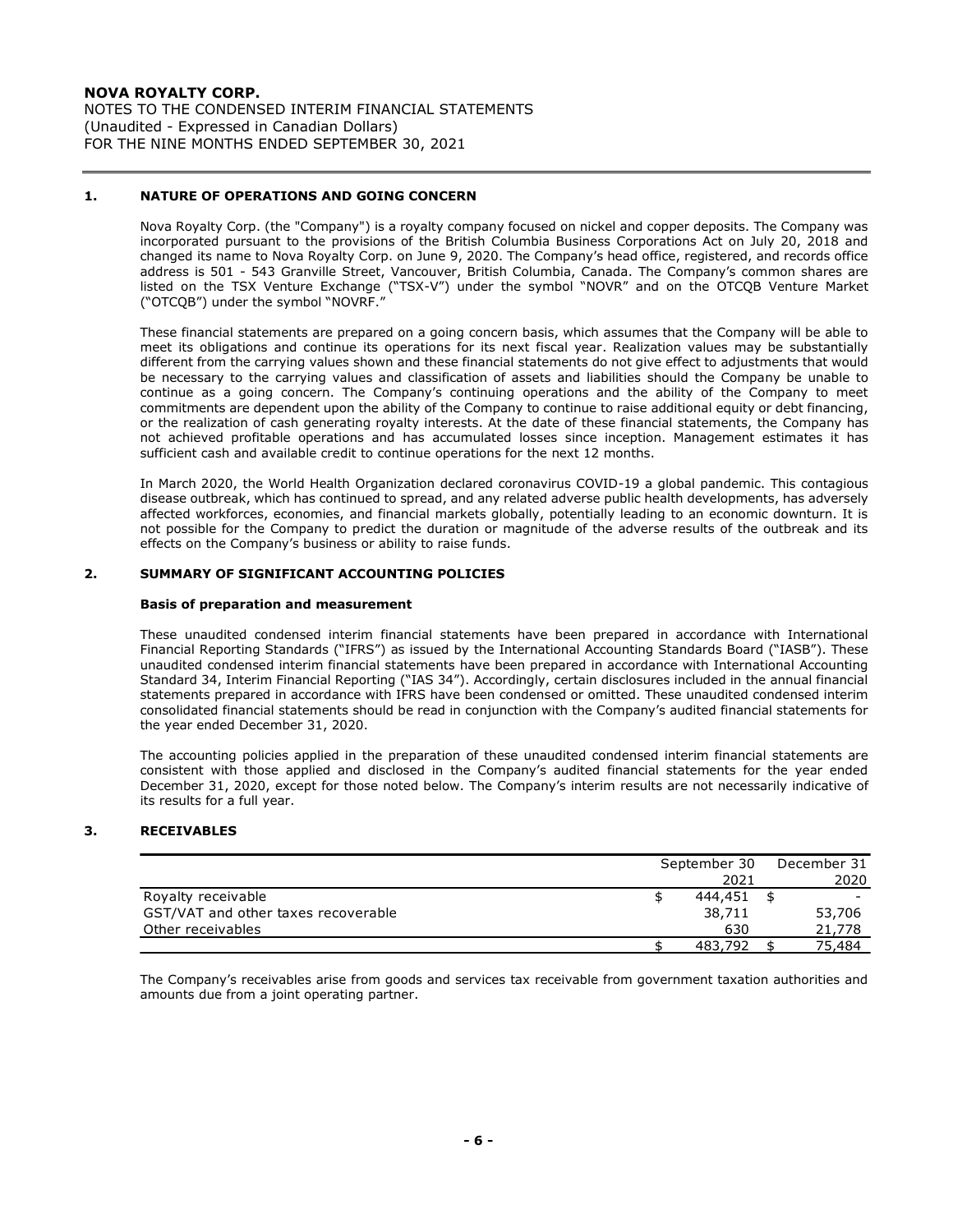NOTES TO THE CONDENSED INTERIM FINANCIAL STATEMENTS (Unaudited - Expressed in Canadian Dollars) FOR THE NINE MONTHS ENDED SEPTEMBER 30, 2021

# **4. ROYALTY INTERESTS**

|             | December 31      |    |            |            |    | September 30 |
|-------------|------------------|----|------------|------------|----|--------------|
|             | 2020             |    | Additions  | Depletion  |    | 2021         |
| Taca Taca   | 17,516,996<br>\$ | \$ | 26,508,246 | \$<br>۰.   | \$ | 44,025,242   |
| Vizcachitas |                  |    | 10,588,709 | -          |    | 10,588,709   |
| West Wall   |                  |    | 5,313,590  | -          |    | 5,313,590    |
| NuevaUnión  | 4,348,380        |    | ۰          | -          |    | 4,348,380    |
| Dumont      | 3,357,582        |    | 1,908      | -          |    | 3,359,490    |
| Aranzazu    |                  |    | 11,836,484 | (101, 724) |    | 11,734,760   |
| Other $1$   | 4,636,397        |    | ٠          |            |    | 4,636,397    |
|             | 29,859,355       | ፍ  | 54,248,937 | (101,724)  | ፍ  | 84,006,568   |

 $<sup>(1)</sup>$  Other consists of the Pacific Empire, Wollaston Copper Belt, and Twin Metals royalty interests.</sup>

#### **Aranzazu royalty**

In August 2021, Nova acquired a 1.0% Net Smelter Return ("NSR") royalty on the Aranzazu copper-gold-silver mine (the "Aranzazu Royalty" or "Aranzazu") owned by Aura Minerals Inc. ("Aura"; TSX: ORA). Consideration of \$10,104,560 (US\$8,000,000) cash and 383,093 in common shares of the Company with a fair market value of \$1,206,970 was paid on upon closing of the acquisition.

The Company is entitled to a 1.0% of the NSR royalty on all products sold at Aranzazu, less certain allowable deductions, provided that the monthly average price per pound of copper, as quoted by the London Metals Exchange, equals or exceeds US\$2.00/lb.

On the closing date, the Company paid to the seller an additional \$264,589 (US\$209,481) for the estimated royalty payment accrued between July 1, 2021 and the closing date, which has been recognized as royalty receivable by the Company (Note 3).

As part of the acquisition, the Company paid cash finder's fees of \$73,776 and non-cash finders fees through the issuance of 35,218 common shares, valued at \$101,428.

## **West Wall royalty**

In June 2021, the Company acquired a 1.0% Net Proceeds Royalty ("NPR") from Sociedad Minera Auromín Limitada ("Auromín") on the West Wall copper-gold-molybdenum project located in the central Chilean Andes. The project is a joint venture owned 50/50 by Anglo American PLC ("Anglo American"; GBX:AAL) and Glencore PLC ("Glencore"; LSE:GLEN). Cash consideration of US\$4,200,000 (\$5,105,436) was paid on closing of the acquisition.

Under the terms of the agreement, the Company also has rights to acquire a 1.0% interest in other mining tenements established as designated areas in the surrounding region under certain terms and conditions.

As part of the acquisition, the Company agreed to pay a 2% finder's fee through the issuance of 30,748 common shares, valued at \$103,621.

## **Taca Taca royalty**

In November 2020, the Company acquired a 0.24% NSR royalty on the Taca Taca copper-gold-molybdenum project in Salta Province of Argentina ("Taca Taca") from certain private sellers for up-front consideration of US\$8,500,000 (\$11,070,230) and 2,000,000 common shares of the Company, valued at \$3,200,000, with additional payments of US\$500,000 six months after closing (\$608,045 paid), US\$1,000,000 twelve months after closing (paid subsequently; Note 13), and US\$500,000 twenty-four months after closing. As part of the acquisition, the Company paid a 2% finder's fee through the issuance of 212,702 common shares valued at \$340,323. The royalty is subject to a buyback right based on the proven reserves at Taca Taca in a feasibility study completed by a recognized, international consulting firm that is contracted by mutual consent of all parties, including royalty holders. The buyback amount will be equivalent to the amount of the proven reserves multiplied by the prevailing market prices of all applicable commodities within Taca Taca.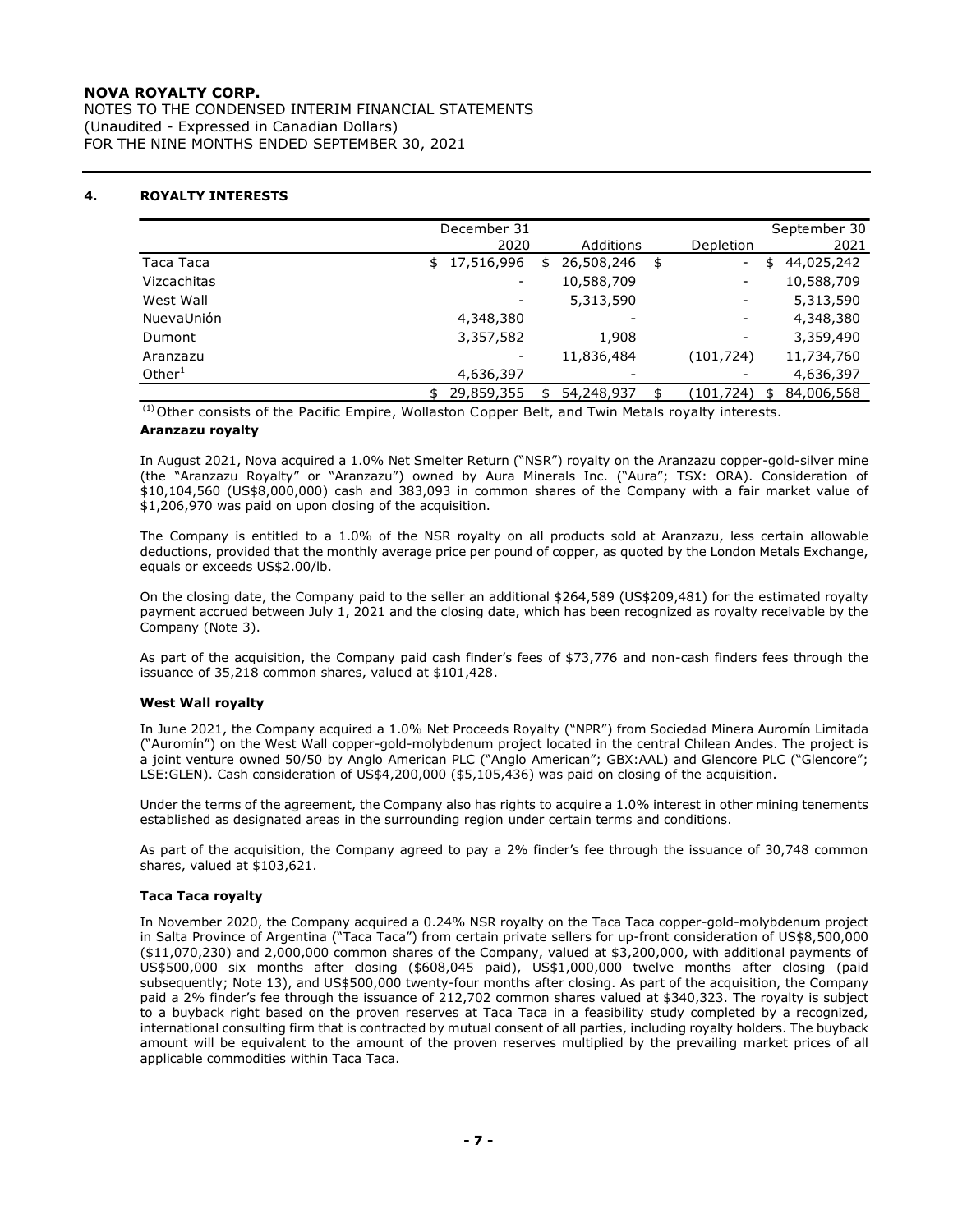NOTES TO THE CONDENSED INTERIM FINANCIAL STATEMENTS (Unaudited - Expressed in Canadian Dollars) FOR THE NINE MONTHS ENDED SEPTEMBER 30, 2021

## **4. ROYALTY INTERESTS** (cont'd…)

#### **Taca Taca royalty** (cont'd…)

In February 2021, the Company acquired a further 0.18% NSR on the Taca Taca project, increasing the total NSR royalty to 0.42%. The acquisition price was US\$3,000,000 (\$3,809,400) in cash and 4,545,454 common shares of the Company, valued at \$21,954,543, both paid on closing of the agreement. A further US\$4,000,000 is due within 10 days after the date of the commencement of commerical production on the Taca Taca project. As part of the acquisition, the Company paid a 2% finder's fee through the issuance of 103,359 common shares valued at \$525,064.

#### **Vizcachitas royalty**

In February 2021, the Company completed the acquisition of a 0.98% NSR royalty on open pit operations and 0.49% on underground operations on the San Jose exploitation concession forming part of the Vizcachitas Project in Chile, which is owned by Los Andes Copper Ltd. ("LAC"; TSXV:LA). The acquisition price was US\$6,500,000 (\$8,264,373) in cash paid on closing and a further US\$9,500,000 payable in common shares of the Company upon achievement of certain project milestones, which include:

- a) US\$1,750,000 upon issuance of a valid Resolución de Calificación Ambiental ("RCA"), an environmental permit that allows drilling activities regarding the Vizcachitas Project (paid through the issuance of 535,179 common shares);
- b) US\$1,750,000 upon issuance of the other permits required by the RCA to commence the execution of drilling on the Vizcachitas Project (paid subsequently through the issuance of 703,415 common shares; Note 13);
- c) US\$1,500,000 upon the disclosure of a pre-feasibility study prepared in accordance with National Instrument 43-101 Standards of Disclosure for Mineral Projects with respect to the Vizcachitas Project which includes the Concession; and
- d) US\$4,500,000 upon the first to occur of: (i) LAC or its successors or assign makes a fully-financed construction decision on the Vizcachitas Project (or any part thereof that includes the concession); (ii) LAC or its successor or assign enters into an earn-in transaction with respect to the Vizcachitas Project (or any part thereof that includes the concession) or for LAC itself, with a third party, for a minimum interest of 51%; or (iii) LAC or its successor or assign sells the Vizcachitas Project (or any part thereof that includes the Concession) or LAC to an arms' length third party.

As part of the acquisition, the Company paid a 1% finder's fee through the issuance of 40,291 common shares, valued at \$163,179.

#### **Twin Metals royalty**

In November 2020, the Company acquired a 2.4% NSR royalty on a portion of the Twin Metals Minnesota's coppernickel-platinum group metals project (the "TMM Project") located in Minnesota owned by Antofagasta plc ("Antofagasta") from a subsidiary of Boart Longyear Ltd. (ASX:BLY). In additon to the up-front consideration paid on closing, the Company has agreed to make conditional payments totaling up to US\$4,000,000 payable in cash and common shares upon the completion of certain milestones with respect to the TMM Project.

#### **Wollaston Copper Belt exploration royalties**

In September 2020, the Company acquired a portfolio of royalties from Transition Metals Corp. ("TMC"), which includes:

- a) an existing 1.0% NSR royalty on the Janice Lake copper-silver project in Saskatchewan being advanced by Rio Tinto Exploration Canada Inc. (subject to a right of the royalty payor to buy back 0.375% of the royalty for \$750,000 prior to commercial production);
- b) a 1.0% NSR royalty on the Wollaston project;
- c) a 1.25% NSR royalty on the Dundonald nickel project, and
- d) six other royalties on exploration properties.

The Company will retain a right of first refusal ("ROFR") on the sale of any of TMC's retained NSR royalty interests on the Janice Lake, Dundonald, West Matachewan, and the Elephant Head projects.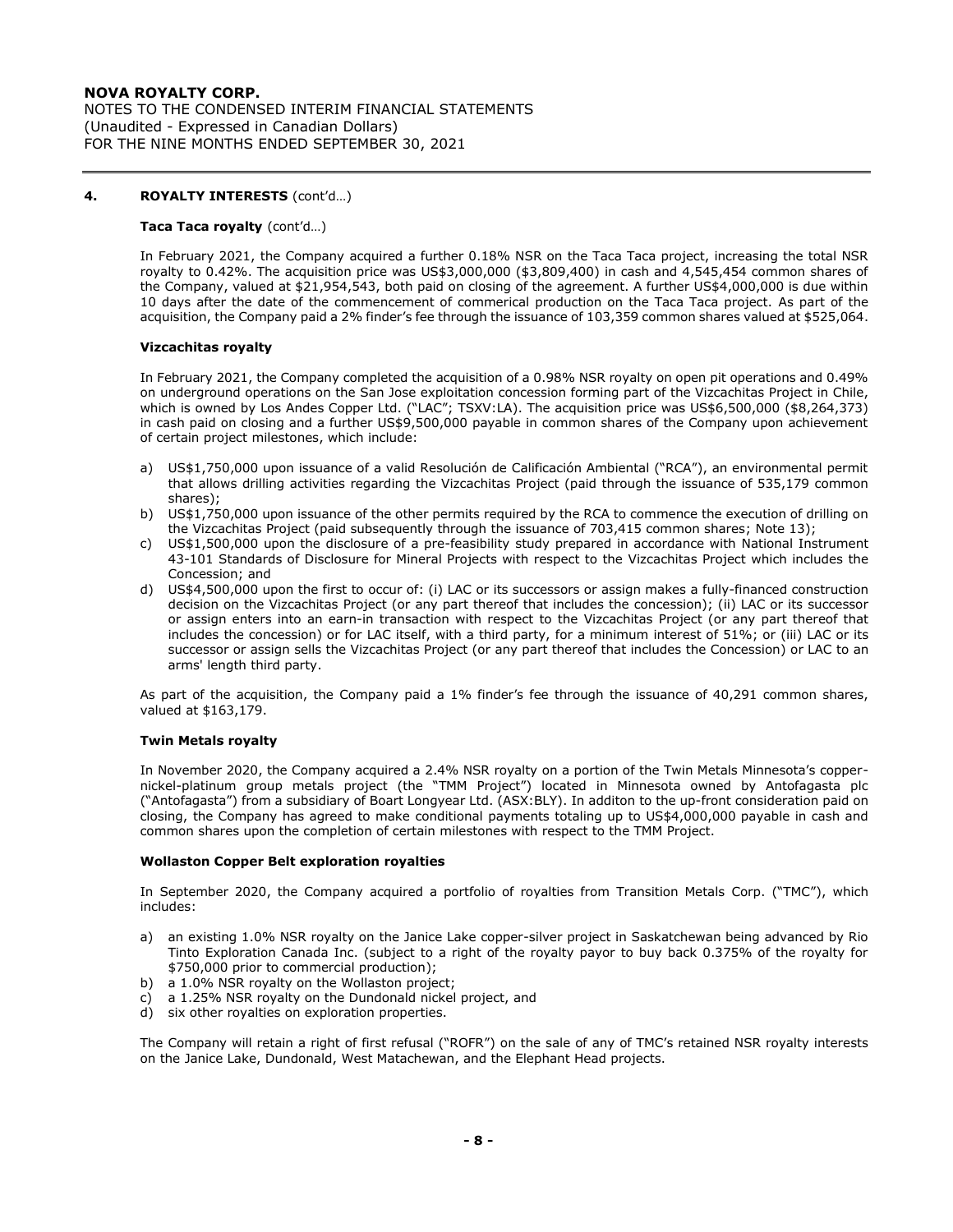NOTES TO THE CONDENSED INTERIM FINANCIAL STATEMENTS (Unaudited - Expressed in Canadian Dollars) FOR THE NINE MONTHS ENDED SEPTEMBER 30, 2021

## **4. ROYALTY INTERESTS** (cont'd…)

## **Wollaston Copper Belt exploration royalties** (cont'd…)

In additon to the up-front consideration paid on closing, the Company has agreed to make contingent payments totaling up to \$2,000,000 payable in cash and common shares to TMC upon achievement of the following milestones in respect of the Janice Lake project:

- a) \$1,000,000 in cash upon the completion of a bankable feasibility study or the commencement of commercial production on the Janice Lake property; and
- b) \$1,000,000 in common shares if the projected annual production of the Janice Lake property is at least 30,000 tonnes of contained copper for a minimum of 10 years.

## **NuevaUnión royalty**

In February 2020, the Company acquired an existing 2.0% NSR royalty on future copper production on the Cantarito claim which makes up part of the La Fortuna deposit in the Huasco Province in the Atacama region of Chile. The acquisition was completed as a joint venture with Metalla Royalty & Streaming Ltd. ("Metalla"; TSXV:MTA) with the companies having formed a special purpose vehicle to hold the Cantarito royalty. The aggregate consideration of US\$8,000,000 is split between the Company and Metalla, where the Company has agreed to pay 75% or US\$6,000,000. On closing, the Company paid US\$2,250,000 (\$2,992,635) in cash. In February 2021, the Company paid US\$750,000 (\$952,867) in cash. The Company has agreed to pay a further US\$1,500,000 in cash and US\$1,500,000 in common shares upon the achievement of commercial production at the La Fortuna deposit. As part of the acquisition, the Company paid a finder's fee through the issuance of 425,280 common shares valued at \$212,640.

## **Pacific Empire royalty portfolio**

In March 2019, the Company acquired a portfolio of royalties from Pacific Empire Minerals Corp. ("PEMC"). The portfolio includes a 1.0% NSR royalty on all metals and minerals produced from PEMC's Copper King, NUB East, and NWT projects. In August 2019, the Company acquired a 1.0% NSR on all metals and minerals produced from PEMC's Pinnacle Reef project. PEMC has agreed to grant the Company a ROFR on any future royalty or streaming transactions on the projects.

## **Dumont royalty**

In January 2019, the Company acquired a 2.0% NSR on a portion of the Dumont nickel-cobalt project located in Quebec, which was previously held by Karora Resources Inc. ("Karora"). In January 2021, Karora sold its interest to Waterton Global Resource Investments, who has the option to buy back 1% of the NSR royalty for \$1,000,000.

## **5. DEFERRED ACQUISITION COSTS**

|                                         | September 30 |           |  | December 31 |  |
|-----------------------------------------|--------------|-----------|--|-------------|--|
|                                         |              | 2021      |  | 2020        |  |
| Opening balance                         |              | 75,658    |  | 46,154      |  |
| Additions                               |              | 209,692   |  | 75,658      |  |
| Reallocation for completed acquisitions |              | (181.216) |  | (46,154)    |  |
|                                         |              | 104,134   |  | 75,658      |  |

Costs incurred or accrued prior to the execution and closing of a royalty agreement are deferred. Deferred costs are reallocated to royalty interests upon signing of a definitive agreement. If management determines not to proceed with a proposed acquisition, the deferred costs are expensed at that time.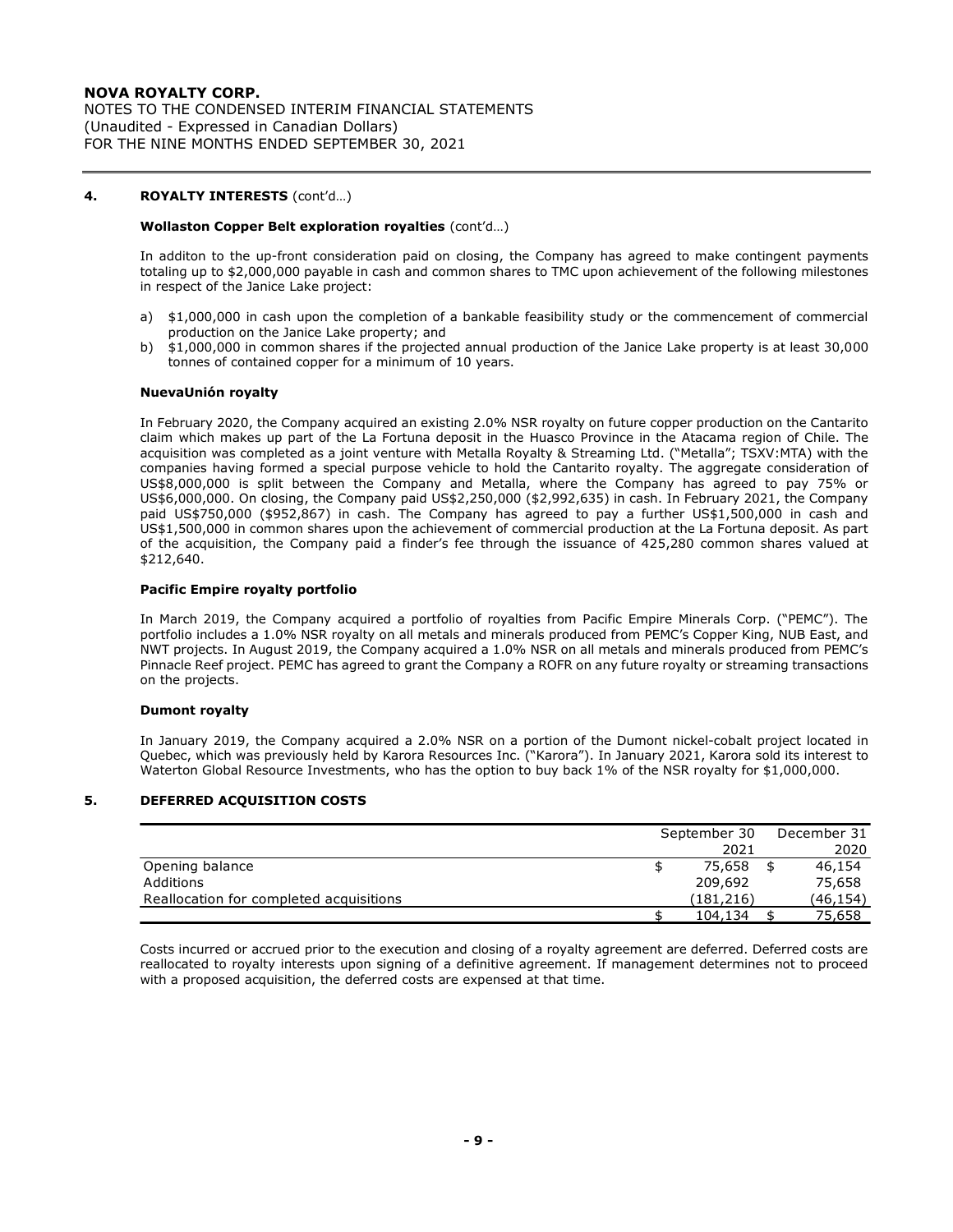NOTES TO THE CONDENSED INTERIM FINANCIAL STATEMENTS (Unaudited - Expressed in Canadian Dollars) FOR THE NINE MONTHS ENDED SEPTEMBER 30, 2021

# **6. ACCOUNTS PAYABLE AND ACCRUED LIABILITIES**

|                                             | September 30 | December 31 |
|---------------------------------------------|--------------|-------------|
|                                             | 2021         | 2020        |
| Trade and other payables                    | 45,221       | 325,336     |
| Payables on Taca Taca acquisition (Note 12) | 1,911,150    | 2,548,182   |
| Payables on NuevaUnión acquisition          |              | 955,501     |
| <b>Accrued liabilities</b>                  | 555,180      | 577,597     |
|                                             | 2,511,551    | 4,406,616   |
| Less: current portion                       | 1,874,501    | 3,769,570   |
| Non-current portion                         | 637,050      | 637,046     |

## **7. CONVERTIBLE DEBENTURE**

|                                  | September 30    | December 31 |
|----------------------------------|-----------------|-------------|
|                                  | 2021            | 2020        |
| Opening balance                  | \$<br>3,026,912 | \$          |
| Additions                        | 5,000,000       | 3,500,000   |
| Transaction costs                | (279, 838)      | (364,931)   |
| Allocation of conversion feature | (273, 961)      | (198, 755)  |
| Accretion and interest           | 415,981         | 90,598      |
| Conversion to common shares      | (3,125,013)     |             |
|                                  | 4,764,081       | 3,026,912   |
| Less: current portion            |                 |             |
| Non-current portion              | 4,764,081       | 3,026,912   |

In October 2020, the Company obtained a convertible loan facility of up to \$13,000,000 with Beedie Capital ("Beedie") to fund acquisitions of royalties and streams. The loan was funded by way of an initial advance of \$3,500,000 at closing, and the remaining \$9,500,000 available for subsequent advances in minimum tranches of \$1,500,000 over the term of the loan. The initial advance was convertible into common shares of the Company at a conversion price of \$1.00 per share and with respect to any subsequent advance, at a conversion price equal to a 20% premium above the 30-day volume-weighted average price ("VWAP") of the Company's common shares on the TSX-V. The loan carried an interest rate of 8.0% on advanced funds and 1.5% on standby funds available, with the principal payment due 48 months after closing. The Company had the option under the loan to defer any interest payments during the first 24 months. Beedie also committed to a subscription of \$2,000,000 in the Company's first public offering that subsequently closed in November 2020. In October 2020, the Company drew down the initial advance of \$3,500,000, of which \$2,936,314 was allocated as a financial liability and the residual value of \$198,755 was allocated to the conversion feature as equity, net of transaction costs. A deferred tax liability of \$46,808 related to the taxable temporary difference arising from the equity portion of the convertible loan was recognized in equity reserves. The effective interest rate on the liability was 13.2% per annum, with an expected life of 4.00 years. In February 2021, all outstanding principal and accrued interest related to the initial advance was converted into 3,535,691 common shares of the Company. The Company also recorded a deferred income tax expense of \$46,808 with an offset to equity reserves to unwind a portion of the deferred taxes that were recognized in October 2020 upon issuance of the initial advance. The Company incurred interest expense of \$98,101 from January 1, 2021 up to the date of conversion.

In February 2021, an advance of \$5,000,000 was drawn on the facility, with \$4,500,000 remaining available for subsequent advances over the term of the loan. This second advance is convertible into common shares of the Company at a conversion price of \$5.67 per common share, accrues interest at 8.00% per annum and matures on October 7, 2024. On initial recognition of the second advance, \$4,726,039 was allocated as a financial liability and the residual value of \$273,961 was allocated to the conversion feature as equity. A deferred tax liability of \$66,179 related to the taxable temporary difference arising from the equity portion of the convertible loan has been recognized in equity reserves. Transaction costs of \$279,839 and \$16,222 were allocated to the financial liability and equity portions of the convertible debt respectively. The effective interest rate on the liability is 11.8% per annum, with an original expected life of 3.62 years. The Company has incurred \$317,881 of interest expense on the second advance for the nine months ended September 30, 2021.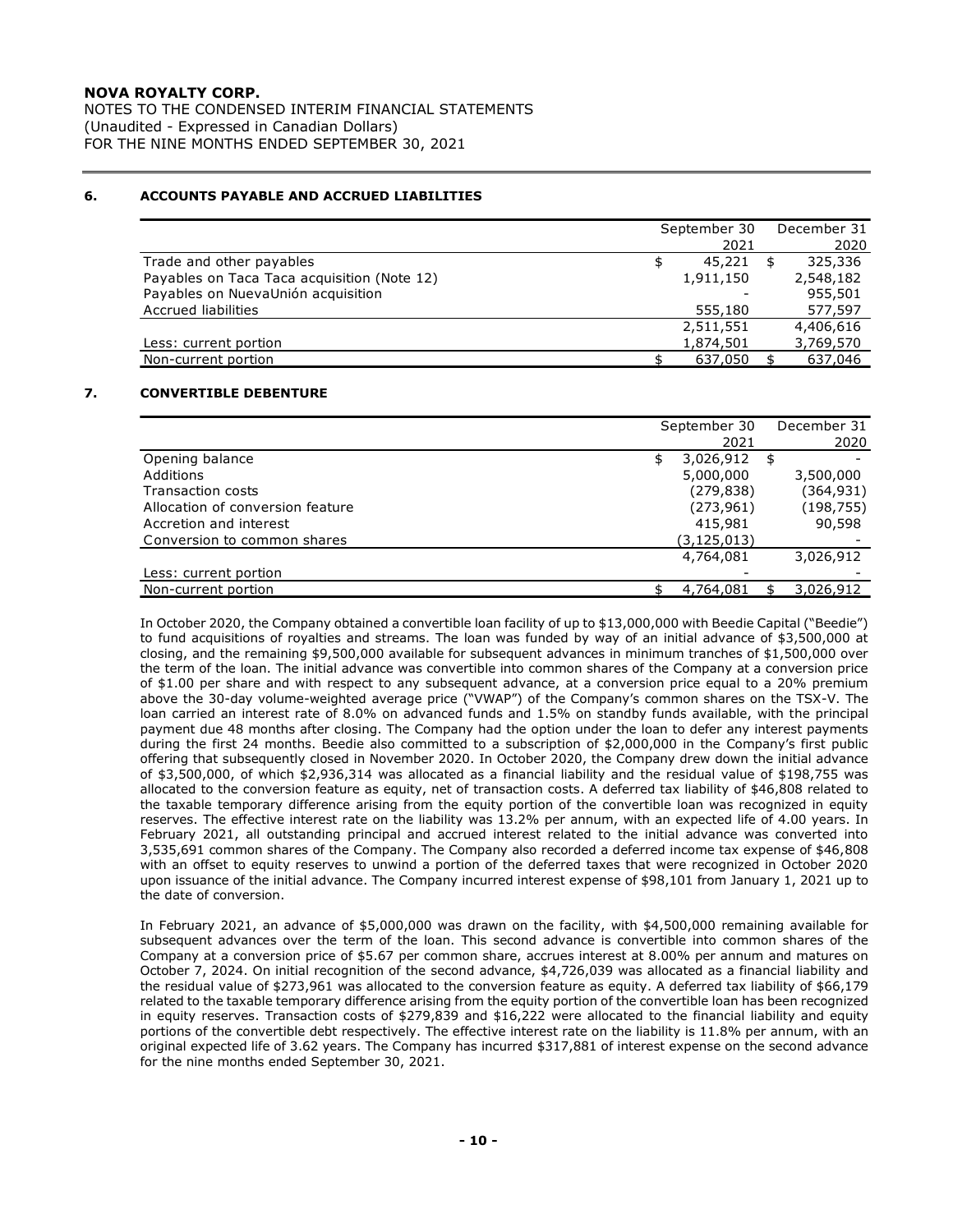NOTES TO THE CONDENSED INTERIM FINANCIAL STATEMENTS (Unaudited - Expressed in Canadian Dollars) FOR THE NINE MONTHS ENDED SEPTEMBER 30, 2021

## **7. CONVERTIBLE DEBENTURE** (cont'd…)

In February 2021, the Company entered into an amended and restated convertible loan agreement with Beedie in which the total funds available under the facility increased to \$20,000,000. As at September 30, 2021, undrawn funds available under the convertible loan facility were \$20,000,000 (December 31, 2020 - \$9,500,000). Under the amended and restated convertible loan agreement, the Company is required to maintain a cash balance of at least \$500,000 at all times. During the nine months ended September 30, 2021 and as at September 30, 2021 the Company was in compliance with this financial covenant.

During the nine months ended September 30, 2021, the Company recorded standby charges of \$211,926 (2020 - \$Nil) included in interest and accretion on convertible debenture, of which \$8,255 was paid and \$203,671 is included in accrued liabilities as at September 30, 2021.

## **8. SHARE CAPITAL**

As at September 30, 2021, the authorized share capital consists of an unlimited number of common shares without par value, of which 2,173,750 (December 31, 2020 - 4,674,000) common shares were held in escrow to be released over time to April 2022.

In February 2021, the Company established an at-the-market ("ATM") equity program to distribute up to \$25,000,000 of common shares of the Company under the ATM equity program. The common shares will be issued by the Company to the public from time to time, through the agents, at the Company's discretion.

#### **Issued share capital**

During the nine months ended September 30, 2021, the Company:

- a) issued 1,680,000 common shares pursuant to its ATM equity program for gross proceeds of \$6,032,645 with aggregate share issue costs paid and/or accrued of \$424,914;
- b) issued 4,139,600 common shares pursuant to a prospectus supplement for gross proceeds of \$13,660,680 with aggregate share issuance costs of \$912,807;
- c) issued 5,678,342 common shares, valued at \$26,002,854, pursuant to the acquisition of royalty interests, which includes 209,616 common shares issued as non-cash finder's fees valued at \$893,291;
- d) issued 3,535,691 common shares valued at \$3,125,013 through the conversion of a convertible debenture;
- e) issued 1,325,000 common shares for proceeds of \$331,250 on the exercise of stock options;
- f) issued 8,584,905 common shares for proceeds of \$6,219,118 on the exercise of share purchase warrants; and
- g) issued 500,000 common shares pursuant to the vesting of 500,000 restricted share units ("RSUs").

During the nine months ended September 30, 2020, the Company:

- a) issued 11,693,172 special warrants of the Company for gross proceeds of \$5,846,586. Each special warrant had a subscription price of \$0.50 and was deemed exercised into one unit of the Company for no additional consideration upon the Company becoming a reporting issuer and obtaining a listing of the common shares of the Company on a recognized stock exchange in Canada. Each unit consisted of one common share and onehalf of one common share purchase warrant. Each warrant entitles the holder thereof to purchase one common share at an exercise price of \$1.00 at any time up to 24 months following the closing subject to an acceleration clause.
- b) as part of the issuance of special warrants the Company incurred \$302,298 in share issue costs as follows:
	- o paid \$239,232 in cash; and
		- $\circ$  issued 239,000 broker warrants valued at \$63,066. Each broker's warrant being exercisable into one common share of the Company at an exercise price of \$0.50 and expiring 24 months from the date of issuance. The fair value of broker warrants was estimated using the Black-Scholes option pricing model with weighted average assumptions as follows: risk-free interest rate of 1.52%, dividend yield of 0%, volatility of 100%, forfeiture rate of 0%, and an expected life of 2 years.
- c) issued 425,280 common shares valued at \$212,640 or \$0.50 per share as finders' fees for the NuevaUnión royalty acquisition (Note 4);
- d) issued 525,000 common shares for gross proceeds of \$131,250 pursuant to the exercise of stock options;
- e) issued 2,539,000 common shares for gross proceeds of \$265,600 pursuant to the exercise of warrants;
- f) issued 900,000 common shares valued at \$450,000 pursuant to the vesting of restricted share units ("RSUs");
- g) issued 200,004 common shares to Seabord Services Corp. for settlement of debt in the amount of \$76,430;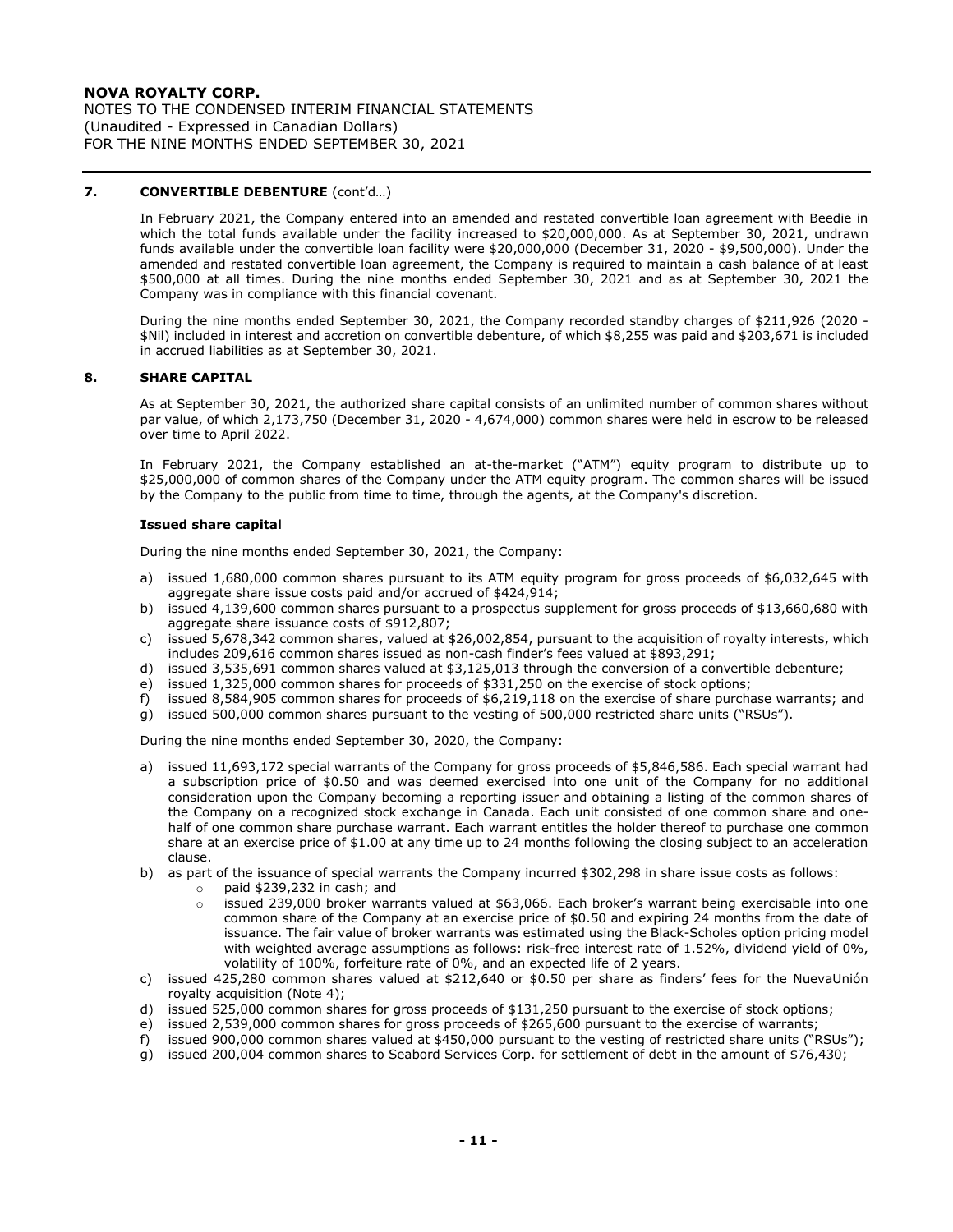NOTES TO THE CONDENSED INTERIM FINANCIAL STATEMENTS (Unaudited - Expressed in Canadian Dollars) FOR THE NINE MONTHS ENDED SEPTEMBER 30, 2021

## **8. SHARE CAPITAL** (cont'd…)

#### **Issued share capital** (cont'd…)

- h) issued 46,000 common shares to consultants of the Company in exchange for consulting and legal services rendered in the amount of \$23,000; and
- i) received \$212,000 pursuant to the exercise of warrants which were recorded as a commitment to issue shares and issued subsequently.

#### **Stock options**

The Company has adopted a stock option plan approved by the Company's shareholders. The maximum number of shares that may be reserved for issuance under the plan is limited to 10% of the issued common shares of the Company at any time, less the amount reserved for RSUs. The vesting terms, if any, are determined by the Company's Board of Directors at the time of the grant.

The continuity of stock options for the nine months ended September 30, 2021 is as follows:

|                         |             | Weighted average |
|-------------------------|-------------|------------------|
|                         |             | exercise         |
|                         | Outstanding | price            |
| As at December 31, 2020 | 2,600,000   | 0.25             |
| Granted                 | 2,955,000   | 3.46             |
| Exercised               | (1,325,000) | 0.25             |
| As at September 30 2021 | 4,230,000   | 2.49             |

The weighted average remaining useful life of stock options outstanding is 4.12 (December 31, 2020 - 3.17) years. The Company's outstanding and exercisable stock options as at September 30, 2021 are as follows:

| Expiry date     | Exercise price | Outstanding | Exercisable              |
|-----------------|----------------|-------------|--------------------------|
| March 1, 2024   | 0.25           | 1,275,000   | 1,275,000                |
| March 1, 2026   | 4.75           | 325,000     | $\overline{\phantom{a}}$ |
| August 27, 2026 | 3.30           | 2,630,000   | $\overline{\phantom{0}}$ |
|                 |                | 4,230,000   | 1,275,000                |

## **Restricted share units**

The continuity of RSUs for the nine months ended September 30, 2021 is as follows:

|                         | Outstanding |
|-------------------------|-------------|
| As at December 31, 2020 | 1,400,000   |
| Granted                 | 405,000     |
| Vested                  | (500,000)   |
| As at September 30 2021 | 1,305,000   |

As at September 30, 2021, the weighted average remaining life of the RSUs outstanding was 1.14 (December 31, 2020 - 0.71) years with vesting periods of up to 36 months. The Company's outstanding RSUs as at September 30, 2021 are as follows:

| Expiry date  | Outstanding |
|--------------|-------------|
| Apr 27, 2022 | 900,000     |
| Feb 26, 2024 | 405,000     |
|              | 1,305,000   |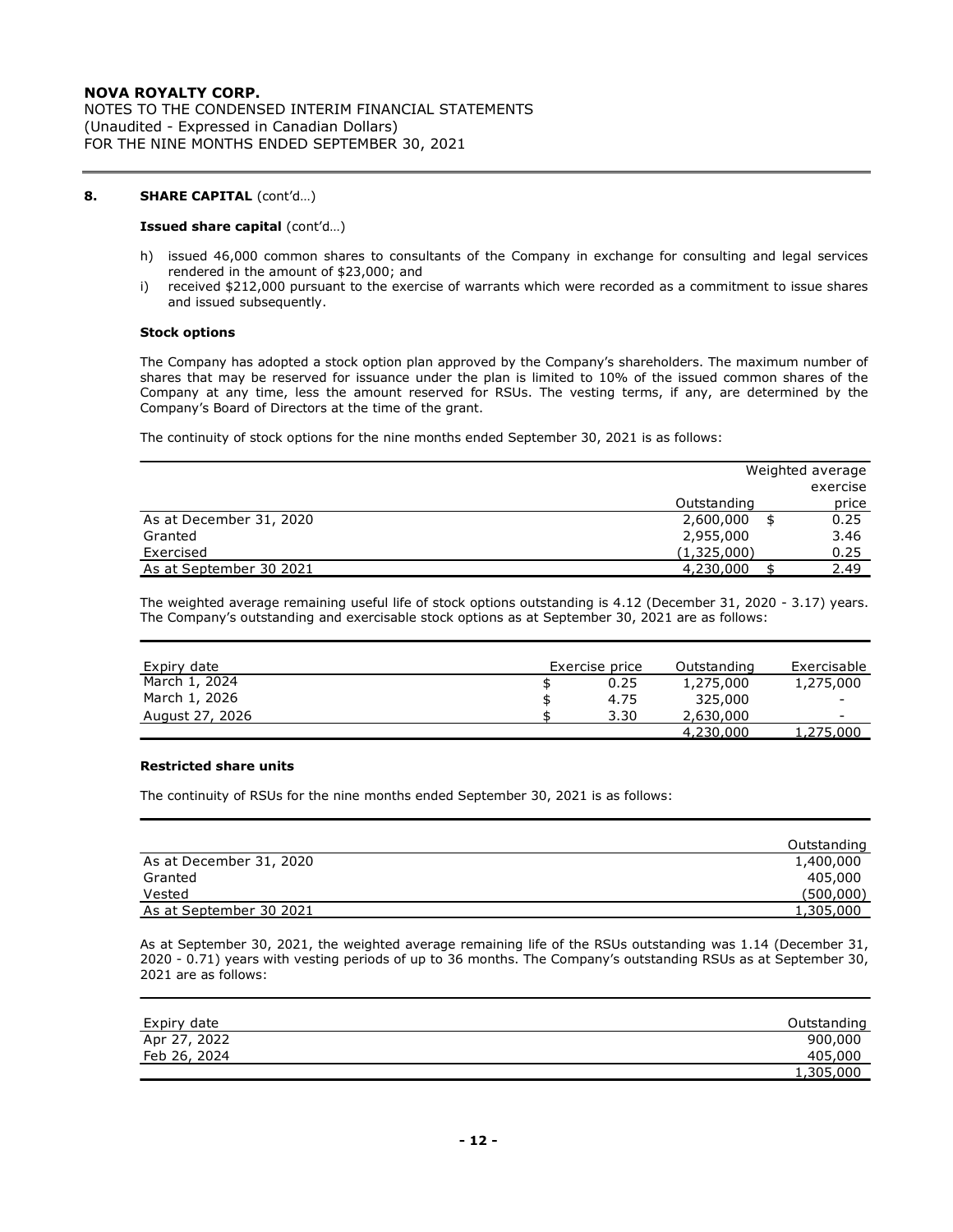NOTES TO THE CONDENSED INTERIM FINANCIAL STATEMENTS (Unaudited - Expressed in Canadian Dollars) FOR THE NINE MONTHS ENDED SEPTEMBER 30, 2021

## **8. SHARE CAPITAL** (cont'd…)

## **Share purchase warrants**

The continuity of share purchase warrants for the nine months ended September 30, 2021 is as follows:

|                         | Weighted average |          |
|-------------------------|------------------|----------|
|                         |                  | exercise |
|                         | Outstanding      | price    |
| As at December 31, 2020 | 8,636,995        | 0.72     |
| Exercised               | (8,584,905)      | 0.72     |
| As at September 30 2021 | 52,090           | 0.50     |

In January 2021, the Company accelerated the expiry of certain outstanding share purchase warrants exercisable at prices of \$0.40 and \$1.00 per share. Pursuant to the terms of these share purchase warrants, if the closing price of the Company's common shares is greater than \$1.00 or \$1.25 per share for twenty (20) consecutive trading days after the issuance date, the Company is entitled to accelerate the expiry date of these warrants such that the warrants expire on the 30<sup>th</sup> day following the date of notice.

The following table summarizes the warrants outstanding as at September 30, 2021:

| Expiry                                                           | Exercise | — ∪utster f |
|------------------------------------------------------------------|----------|-------------|
| date                                                             | price    | tstanding   |
| 2022<br>$\overline{\phantom{0}}$<br>۱۹<br>February<br><b>. .</b> | 0.50     | nar<br>ےر   |

#### **Share-based payments and share-based payment reserve**

During the nine months ended September 30, 2021, the Company granted 2,955,000 (2020 - Nil) stock options with a weighted average fair value of \$1.68 (2020 - \$Nil) per option. The fair value of the stock options granted was estimated using the Black-Scholes option pricing model with the following assumptions:

|                                 | For the nine | For the nine |
|---------------------------------|--------------|--------------|
|                                 | months ended | months ended |
|                                 | September 30 | September 30 |
| Weighted average:               | 2021         | 2020         |
| Risk free interest rate         | 0.86%        | n/a          |
| Expected dividend yield         | $0\%$        | n/a          |
| Expected stock price volatility | 59%          | n/a          |
| Expected life in years          | 5            | n/a          |
| Forfeiture rate                 | 0%           | n/a          |

During the nine months ended September 30, 2021, the Company recorded share-based payment expense of \$1,639,336 (2020 - \$1,259,514), of which \$688,477 (2020 - \$150,632) represents the fair value of options vested during the period with the offsetting amounts credited to reserves, and \$950,859 (2020 - \$1,108,882) represents the fair value of RSUs vested during the period.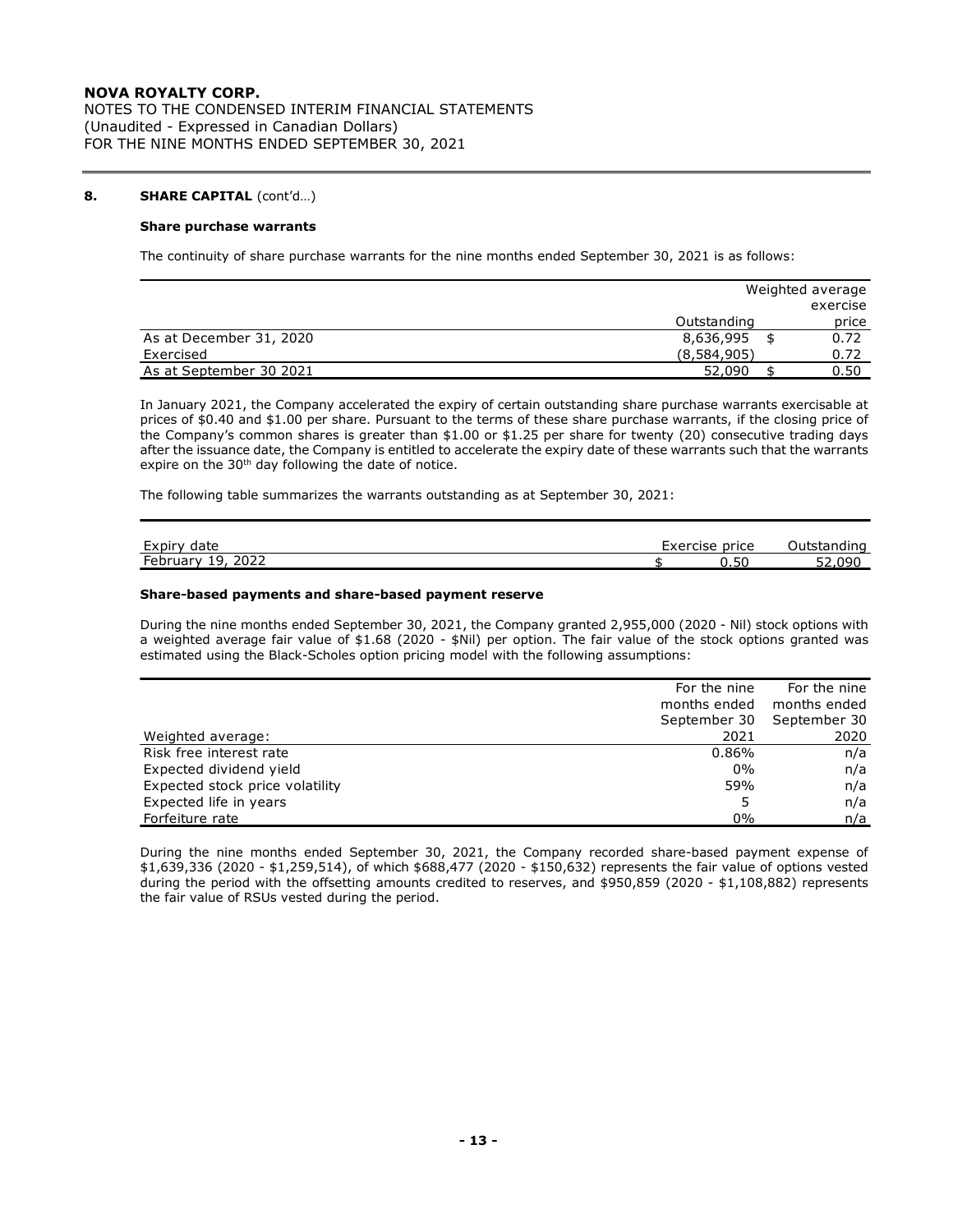NOTES TO THE CONDENSED INTERIM FINANCIAL STATEMENTS (Unaudited - Expressed in Canadian Dollars) FOR THE NINE MONTHS ENDED SEPTEMBER 30, 2021

## **9. RELATED PARTY BALANCES AND TRANSACTIONS**

The Company considers key management personnel to include its management, outside directors, and any entity controlled by them. The aggregate value of transactions and outstanding balances relating to key management personnel were as follows:

|                                             | Salary        | Share-based   |               |
|---------------------------------------------|---------------|---------------|---------------|
| For the nine months ended September 30 2021 | or fees       | payments      | Total         |
| Management                                  | \$<br>136,958 | \$<br>281,805 | \$<br>418,763 |
| <b>Directors</b>                            | 125,000       | 807,415       | 932,415       |
|                                             | 261,958       | 1,089,220     | 1,351,178     |
|                                             |               |               |               |
|                                             | Salary        | Share-based   |               |
| For the nine months ended September 30 2020 | or fees       | payments      | Total         |
| Management                                  | \$<br>134,902 | \$<br>368,778 | \$<br>503,680 |
| <b>Directors</b>                            |               | 363,563       | 363,563       |
|                                             | 134,902       | 732,341       | 867,243       |

During the nine months ended September 30, 2021, the Company paid or accrued \$746,116 (2020 - \$359,883) to DLA Piper (Canada) LLP ("DLA Piper"), a law firm in which a director is a partner of. The aggregate amount has been allocated as follows: \$210,024 (2020 - \$239,112) for professional fees, \$282,303 (2020 - \$46,312) for debt and equity financing costs, and \$253,789 (2020 - \$74,459) for royalty interest acquisition costs. The partner became a former related party of the Company subsequently.

Also during the nine months ended September 30, 2021, the Company paid or accrued \$135,000 (2020 - \$60,001) to Seabord Services Corp. ("Seabord"). Seabord provides the following services: A Chief Financial Officer ("CFO"), a Corporate Secretary, accounting and administration staff, and office space to the Company. The CFO and Corporate Secretary are employees of Seabord and are not paid directly by the Company.

As at September 30, 2021, included in accounts payable and accrued liabilities is \$30,023 (December 31, 2020 - \$382,227) to key management personnel for fees and reimbursable expenses, \$Nil (December 31, 2020 - \$45,000) to Seabord, and \$206,410 to DLA Piper (December 31, 2020 - \$53,000). In addition, as at September 30, 2021, the Company has a commitment to issue 57,144 (December 31, 2020 - 57,144) common shares, valued at \$28,572 (December 31, 2020 - \$28,572), to Seabord for services rendered during 2020 before the public listing was completed.

## **10. SUPPLEMENTAL DISCLOSURE WITH RESPECT TO CASH FLOWS**

## **Significant non-cash investing and financing activities**

During the nine months ended September 30, 2021, the Company:

- a) issued 5,678,342 common shares, valued at \$26,002,854, pursuant to royalty interest acquisition agreements;
- b) reallocated \$181,216 of deferred acquisition costs to royalty interests on completion of the Vizcachitas, Taca Taca, West Wall and Aranzazu royalty interest acquisitions;
- c) reallocated \$273,961 to reserves for the conversion feature of the February 2021 advance (Note 7) on the convertible debenture, of which \$66,179 was recognized as deferred income tax recovery for the temporary difference related to the conversion feature;
- d) issued 3,535,691 common shares, valued at \$3,125,013, pursuant to the conversion of convertible debenture;
- e) reallocated \$248,085 from reserves to share capital for 1,325,000 stock options exercised; and
- f) reallocated \$364,805 from reserves to share capital for 8,584,905 share purchase warrants exercised.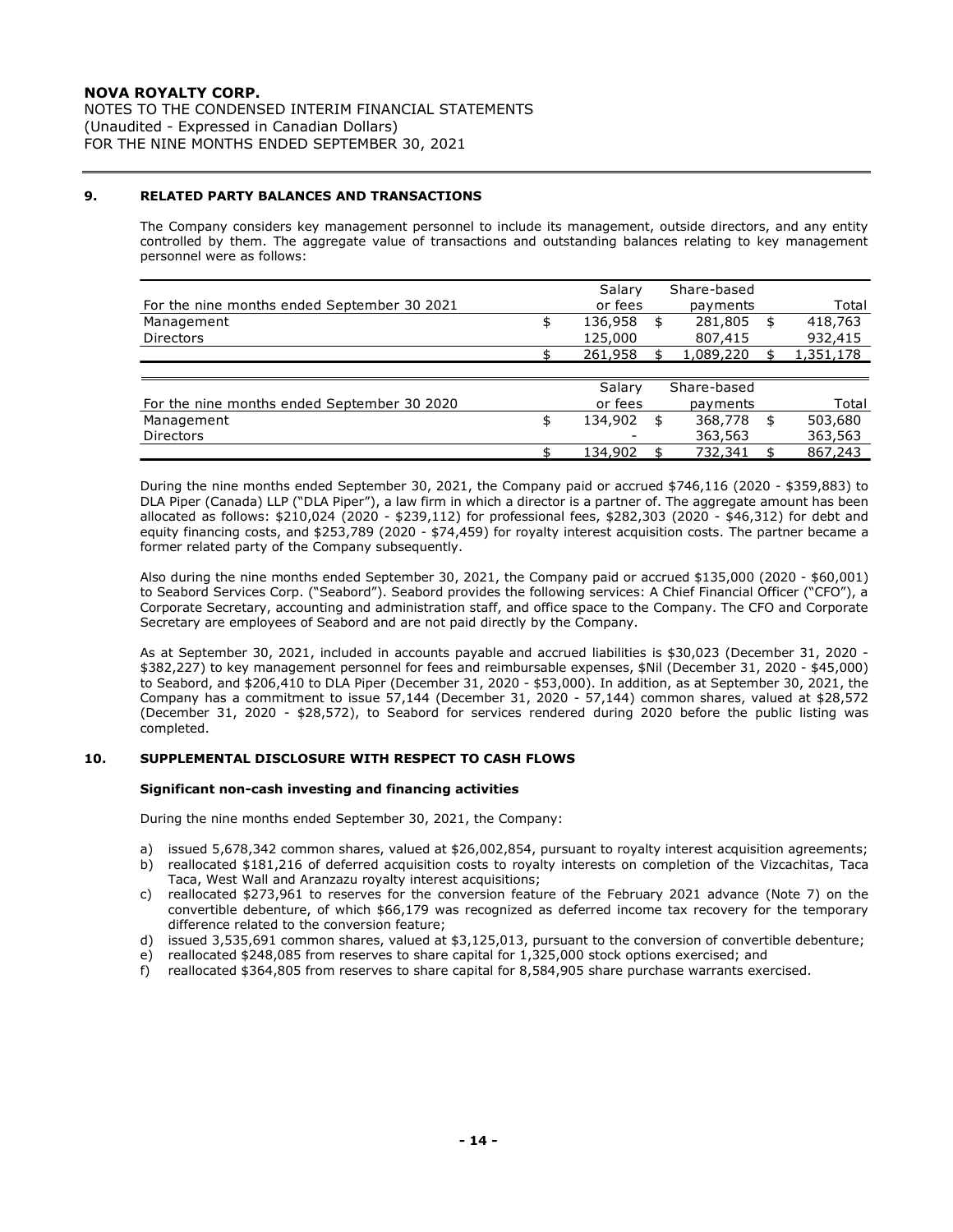NOTES TO THE CONDENSED INTERIM FINANCIAL STATEMENTS (Unaudited - Expressed in Canadian Dollars) FOR THE NINE MONTHS ENDED SEPTEMBER 30, 2021

## **10. SUPPLEMENTAL DISCLOSURE WITH RESPECT TO CASH FLOWS** (cont'd…)

#### **Significant non-cash investing and financing activities** (cont'd…)

During the nine months ended September 30, 2020, the Company:

- a) issuance of 425,280 common shares as finders fees pursuant to the NuevaUnión royalty acquisition (Note 4). The shares were valued at \$212,640 or \$0.50 per share with \$186,060 included in the royalty balance and \$26,580 received in cash from a joint operating partner;
- b) issuance of 239,000 brokers warrants valued at \$63,066 recorded to reserves;
- c) reversal of \$98,298 of reserves to share capital for options exercised;
- d) reallocation of \$46,154 from deferred acquisition costs to royalty interests on completion of the Nueva Union acquisition agreement;
- e) accrual of \$1,062,724 in accounts payable for staged royalty acquisition payments;
- f) accrual of \$75,793 in accounts payable for deferred acquisition costs; and
- g) issuance of 200,004 common shares for settlement of debt in the amount of \$76,430.

#### **11. FINANCIAL INSTRUMENTS**

The Company classified its financial instruments as follows:

|                                          | September 30 | December 31     |
|------------------------------------------|--------------|-----------------|
|                                          | 2021         | 2020            |
| Financial assets - amortized cost:       |              |                 |
| Cash                                     | 2,216,710    | \$<br>5,400,687 |
| Royalty receivables                      | 444,451      | \$              |
| Other receivables                        | 630          | 21,778          |
| Financial liabilities - amortized cost:  |              |                 |
| Accounts payable and accrued liabilities | 1,874,501    | 3,769,570       |
| Other payables                           | 637,050      | 637,046         |
| Convertible debenture                    | 4,764,081    | 3,026,912       |

Financial instruments recorded at fair value on the statement of financial position are classified using a fair value hierarchy that reflects the significance of the inputs used in making the measurements. The fair value hierarchy has the following levels: (a) Level 1 - Unadjusted quoted prices in active markets for identical assets or liabilities; (b) Level 2 - Inputs other than quoted prices that are observable for assets or liabilities, either directly or indirectly; and (c) Level 3 - Inputs for assets and liabilities that are not based on observable market data. The fair value hierarchy requires the use of observable market inputs whenever such inputs exist. A financial instrument is classified to the lowest level of the hierarchy for which a significant input has been considered in measuring fair value.

The carrying value of cash, receivables, accounts payable and accrued liabilities, and other payables approximates their fair value due to the short-term nature of these instruments. The fair values of the Company's convertible debentures approximate their carrying values as contractual interest rates are comparable to current interest rates.

The Company's activities expose it to financial risks of varying degrees of significance, which could affect its ability to achieve its strategic objectives for growth and shareholder returns. The principal financial risks to which the Company is exposed are metal price risk, credit risk, liquidity risk, currency risk, and interest rate risk. The Board of Directors has overall responsibility for the establishment and oversight of the Company's risk management framework and reviews the Company's policies on an ongoing basis.

#### **Capital risk management**

Capital is comprised of the Company's shareholders' equity. The Company's objectives when managing capital are to maintain financial strength and to protect its ability to meet its ongoing liabilities, to continue as a going concern, to maintain creditworthiness and to maximize returns for shareholders over the long term. Protecting the ability to pay current and future liabilities includes maintaining capital above minimum regulatory levels, current financial strength rating requirements and internally determined capital guidelines and calculated risk management levels. The Company is subject to an externally imposed financial capital covenant as disclosed in Note 7.